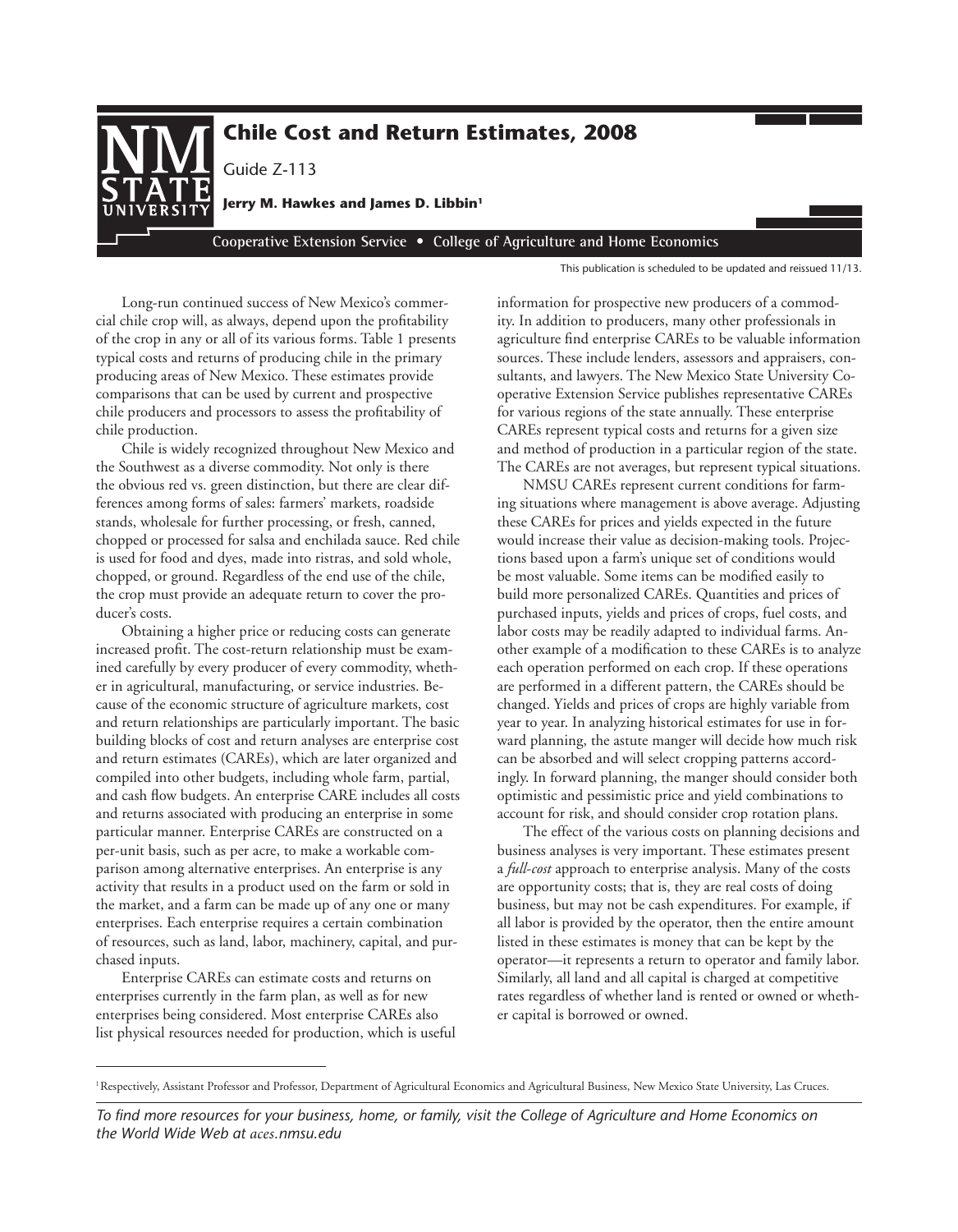| Table 1. Costs and Returns for Producing Chile in New Mexico for 2008<br>$\overline{\text{Comr}}$ |            | Doña Ana/  | Hidalgo           |            |               |            |            | Eddy       | Hidalgo     | Eddy        |               |
|---------------------------------------------------------------------------------------------------|------------|------------|-------------------|------------|---------------|------------|------------|------------|-------------|-------------|---------------|
| Area                                                                                              | Luna       | Sierra     | Cotton City       | Socorro    | Valencia      | Doña Ana   | Luna       | Artesia    | Cotton City | Carlsbad    | Valencia      |
| Color                                                                                             | Green      | Green      | Green             | Green      | Green/Red     | Red        | Red        | Red        | Red         | Red         | Jalapeños     |
| Marketing System<br>Yield                                                                         | Wholesale  | Wholesale  | Wholesale         | Local      | Local         | Wholesale  | Wholesale  | Wholesale  | Wholesale   | Wholesale   | Wholesale     |
| Green                                                                                             | 11 tons    | 11 tons    | $12 \text{ tons}$ | 12,000 lbs | 275 bushels   |            |            |            |             |             | 11 tons       |
| Units                                                                                             |            |            |                   |            |               |            |            |            |             |             |               |
| Red                                                                                               |            |            |                   |            |               |            |            |            |             |             |               |
| Units                                                                                             |            |            |                   |            |               | 3,500 lbs  | 4,000 lbs  | 3,200 lbs  | 3,500 lbs   | $3,200$ lbs |               |
| Price                                                                                             |            |            |                   |            |               |            |            |            |             |             |               |
| Green                                                                                             | \$380.00   | \$380.00   | \$380.00          | \$0.15     | \$7.50        |            |            |            |             |             |               |
| Price                                                                                             |            |            |                   |            |               |            |            |            |             |             |               |
| Red                                                                                               |            |            |                   |            |               | \$0.79     | \$0.79     | \$0.79     | \$0.68      | \$0.72      |               |
| Jalapeños                                                                                         |            |            |                   |            |               |            |            |            |             |             | \$300.00      |
| Other Income                                                                                      |            |            |                   | \$500.00   | \$600.00      |            |            |            |             |             |               |
| <b>Gross Returns</b>                                                                              | \$3,685.00 | \$3,685.00 | \$3,420.00        | \$2,300.00 | \$2,662.50    | \$2,765.00 | \$3,160.00 | \$2,525.00 | \$2,380.00  | \$2,304.00  | \$3,300.00    |
| Cash Operating Expenses                                                                           |            |            |                   |            |               |            |            |            |             |             |               |
| Seed                                                                                              | \$68.00    | \$85.00    | \$84.00           | \$147.00   | \$112.00      | \$136.00   | \$68.00    | \$136.00   | \$72.00     | \$128.00    | \$114.00      |
| Fertilizer                                                                                        | \$169.95   | \$184.00   | \$114.90          | \$61.55    | \$52.00       | \$154.00   | \$151.58   | \$90.40    | \$122.85    | \$98.60     | \$83.25       |
| Chemicals                                                                                         | \$31.08    | \$165.80   | \$25.13           | \$19.05    | \$54.71       | \$165.80   | \$31.08    | \$75.47    | \$28.32     | \$75.56     | \$54.71       |
| Crop Insurance                                                                                    | \$72.58    | \$40.00    |                   | \$40.00    | \$76.22       | \$20.00    |            | \$40.00    |             |             |               |
| Other Purchased Inputs                                                                            |            |            |                   | \$115.50   | \$67.50       |            |            |            |             |             | \$10.00       |
| <b>Canal Water</b>                                                                                |            | \$106.33   |                   | \$25.00    | \$28.00       | \$113.00   |            |            |             | \$43.00     | \$28.00       |
| Fuel & Lubricants-Equipment                                                                       | \$52.36    | \$56.93    | \$75.23           | \$149.92   | \$291.77      | \$56.93    | \$56.34    | \$49.43    | \$51.28     | \$45.43     | \$97.02       |
| Fuel—Irrigation                                                                                   | \$149.93   |            | \$116.68          |            |               |            | \$130.89   | \$30.16    | \$105.79    |             |               |
| Repairs                                                                                           | \$28.65    | \$2.66     | \$40.96           | \$38.61    | \$18.91       | \$0.89     | \$14.33    | \$3.60     | \$33.51     | \$15.92     | \$11.44       |
| Custom Charges                                                                                    | \$1,089.00 | \$1,137.50 | \$1,243.33        | \$720.00   | \$70.71       | \$815.00   | \$880.00   | \$736.00   | \$790.00    | \$816.00    | \$70.71       |
| Land Taxes                                                                                        | \$1.76     | \$9.65     | \$2.96            | \$1.62     | \$5.33        | \$9.65     | \$1.76     | \$1.98     | \$2.96      | \$1.46      | \$5.33        |
| Other Expenses                                                                                    | \$65.75    | \$71.58    | \$51.71           | \$91.19    | \$165.27      | \$71.58    | \$65.75    | \$53.43    | \$51.52     | \$150.48    | \$179.64      |
| Total Cash Expenses (B)                                                                           | \$1,729.06 | \$1,859.45 | \$1,754.90        | \$1,369.43 | \$866.20      | \$1,562.85 | \$1,475.95 | \$1,196.47 | \$1,258.23  | \$1,414.45  | \$654.10      |
| Return Over Cash Expenses (C = A - B)                                                             | \$1,955.94 | \$1,825.55 | \$1,665.10        | \$930.57   | \$1,796.30    | \$1,237.15 | \$1,724.05 | \$1,331.53 | \$1,121.77  | \$889.55    | ( \$2,645.90) |
| Fixed Expenses (D)                                                                                | \$110.39   | \$59.53    | \$87.06           | \$130.83   | \$191.99      | \$50.09    | \$89.72    | \$52.81    | \$77.40     | \$99.96     | \$171.54      |
| Total Expenses (E = B + D)                                                                        | \$1,839.45 | \$1,918.98 | \$1,841.95        | \$1,500.26 | \$1,058.19    | \$1,612.94 | \$1,565.67 | \$1,249.28 | \$1,335.63  | \$1,514.41  | \$825.64      |
| Net Farm Income                                                                                   | \$1,845.55 | \$1,766.02 | \$1,578.05        | \$799.74   | \$1,604.31    | \$1,187.06 | \$1,634.33 | \$1,278.72 | \$1,044.37  | \$789.59    | \$2,474.36    |
| Labor and Management Costs (G)                                                                    | \$263.74   | \$250.07   | \$239.40          | \$324.49   | \$1,393.87    | \$229.97   | \$218.85   | \$248.81   | \$200.12    | \$155.87    | \$2,889.67    |
| Net Operating Profit (H = F - G)                                                                  | \$1,581.81 | \$1,515.95 | \$1,338.65        | \$475.26   | \$210.44      | \$957.09   | \$1,415.48 | \$1,029.91 | \$844.25    | \$633.72    | ( \$415.30)   |
| Capital Costs                                                                                     |            |            |                   |            |               |            |            |            |             |             |               |
| Interest on Operating Capital (I)                                                                 | \$26.16    | \$37.06    | \$22.32           | \$16.27    | \$13.35       | \$35.91    | \$23.48    | \$14.14    | \$19.01     | \$18.81     | \$11.58       |
| Interest on Equipment Investment (J)                                                              | \$49.78    | \$31.30    | \$68.51           | \$65.70    | \$996.68      | \$26.78    | \$35.28    | \$27.15    | \$55.63     | \$240.20    | \$231.09      |
| Total Capital Costs $(K = I + J)$                                                                 | \$75.94    | \$68.36    | \$90.83           | \$81.97    | \$1,010.03    | \$62.69    | \$58.76    | \$41.29    | \$74.63     | \$259.01    | \$242.67      |
| Return to Land and Risk (L = H - K)                                                               | \$1,505.87 | \$1,447.59 | \$1,247.80        | \$393.28   | $($ \$799.59) | \$894.40   | \$1,356.72 | \$988.62   | \$769.62    | \$374.71    | ( \$657.98)   |
| Letters in parentheses refer to definitions in the Glossary                                       |            |            |                   |            |               |            |            |            |             |             |               |

**Guide Z-113 • Page 2**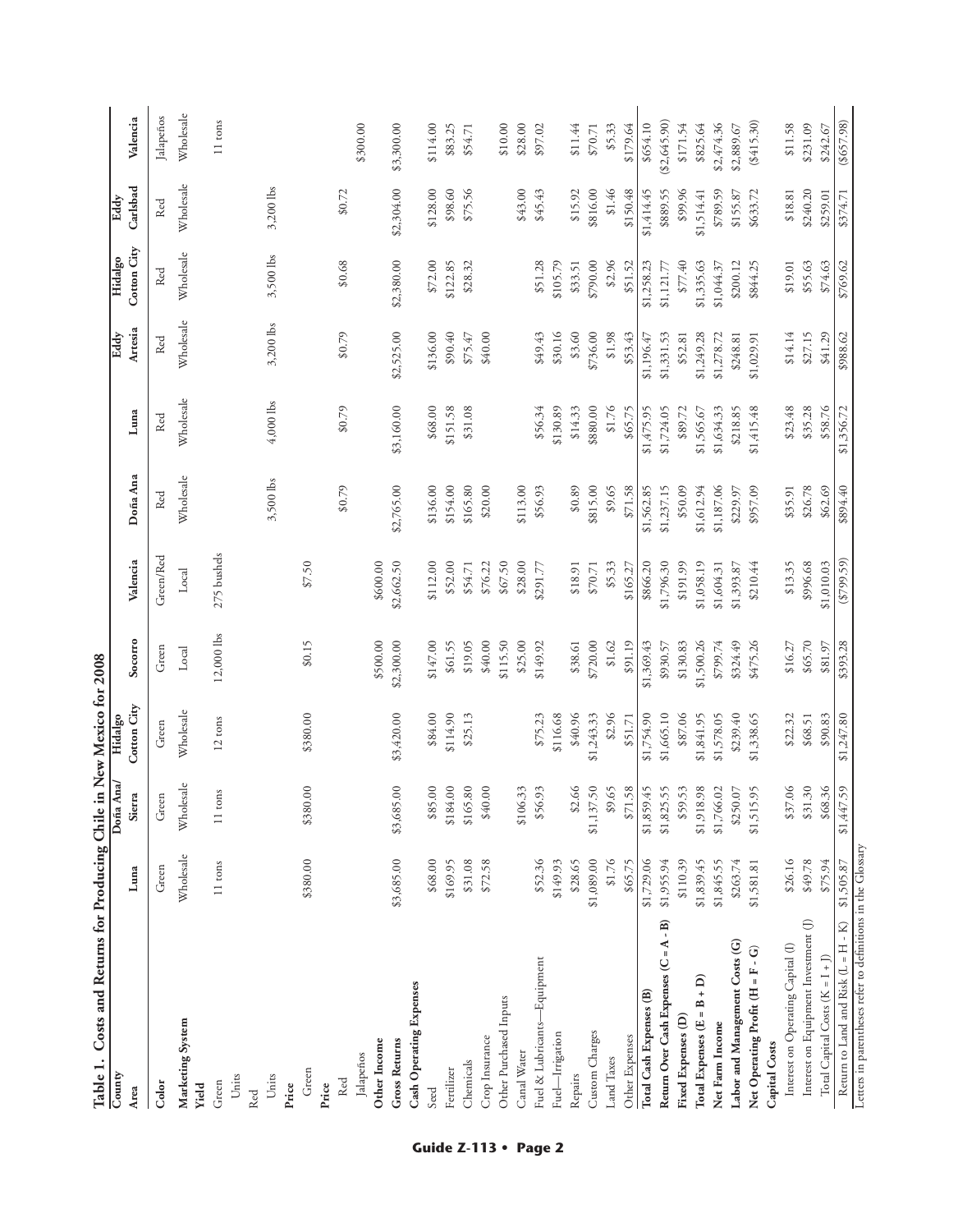The key to interpreting the "bottom-line" figure calculated in these estimates lies in the type of decision at hand. For next year's crop, the important point is the level of gross margins (the returns minus all cash expenses). Can enough cash be generated to meet reasonable family living needs and to cover all financial debt commitments? In the long run, all expenses must be covered (of particular importance when trying to determine whether to buy a farm). In the short run, a negative net income is not desirable, but it may not necessarily be enough to cause business failure. For a short while, depreciation and other non-cash costs can provide a cushion to allow producers additional financial flexibility.

CAREs like these are updated annually. More detailed estimates and a guide to using the CAREs (NMSU Extension publications 400 Z-32) may be obtained from each county Extension Farm Management Specialist.

## **GLOSSARY**

- **Depreciation expense:** Annual allowance for the deterioration of an asset whose productive life is more than one year. Depreciation is not paid in cash, but is an expense to the business since the purchase price of a long-lived asset cannot and should not be deducted in any one year.
- **Enterprise cost and return estimate:** A detailed fullcost listing of all returns and costs (whether paid or unpaid) associated with a particular crop or livestock enterprise.
- **Fixed costs:** Expenses that do not vary with the level of production, such as depreciation and personal property taxes. For example, personal property taxes are the same on a tractor regardless of whether that tractor is used on one acre or on 300 acres. (Line E)
- **Gross margins:** Returns minus variable costs; the most important short-run planning figure.
- **Gross returns:** Total cash receipts from a crop, i.e., total yield times price. (Line A)
- **Interest on operating capital and equipment investment:**  A calculated cost, or opportunity cost, on the use of capital in the farm business. For some farmers, interest cost will be an outlay, while for others it will be an imputed cost. (Lines I and J)
- **Net farm income:** Returns to labor management, capital, land, and risk, i.e., gross returns minus purchased inputs, fuel, oil, lubricants, repairs, and fixed costs. (Line F)
- **Net operating profit:** Gross returns minus total operating expenses. (Line H)
- **Operating capital:** Operating expenses minus fixed costs, i.e., the amount of cash required for all purchased inputs (including labor, fuel, oil, and repairs) to produce a crop, without regard to machinery, equipment, or land investments.
- **Operating expenses:** The total of all costs of producing a crop, except interest.
- **Opportunity cost:** The cost of using a resource in one enterprise when it could be used in alternative enterprises or investment opportunities, measured by the return that could be obtained from using the resource in an alternative investment. For example, if cash used in crop production could be placed in the bank at a 10% rate of interest, the opportunity cost of cash to the crop would be 10%.
- **Overhead expenses:** Expenses not directly associated with production, such as insurance, employee benefits, land taxes, and utilities. These costs occur without regard to the level of production or whether production exits at all.
- **Partial budgeting:** A planning procedure that lists only items of receipt and expenses that are affected by a particular change in procedure or organization.
- **Rate of return on investment:** Net operating profit divided by the total machinery, equipment, and land investment. A measure of profitability of assets in percentage terms.
- **Return over cash expense:** Gross returns less all cash operating expenses. (Line  $C = A - B$ )
- **Return to capital, labor, land, and risk:** Charges for the listed factors of capital, labor, and land have not yet been subtracted from gross returns. Typically, these three factors are owned.
- **Return to land and risk:** Net operating profit minus the interest change on the use of machinery, equipment, and operating capital. This return figure shows the final return before a land charge is calculated. (Line L)